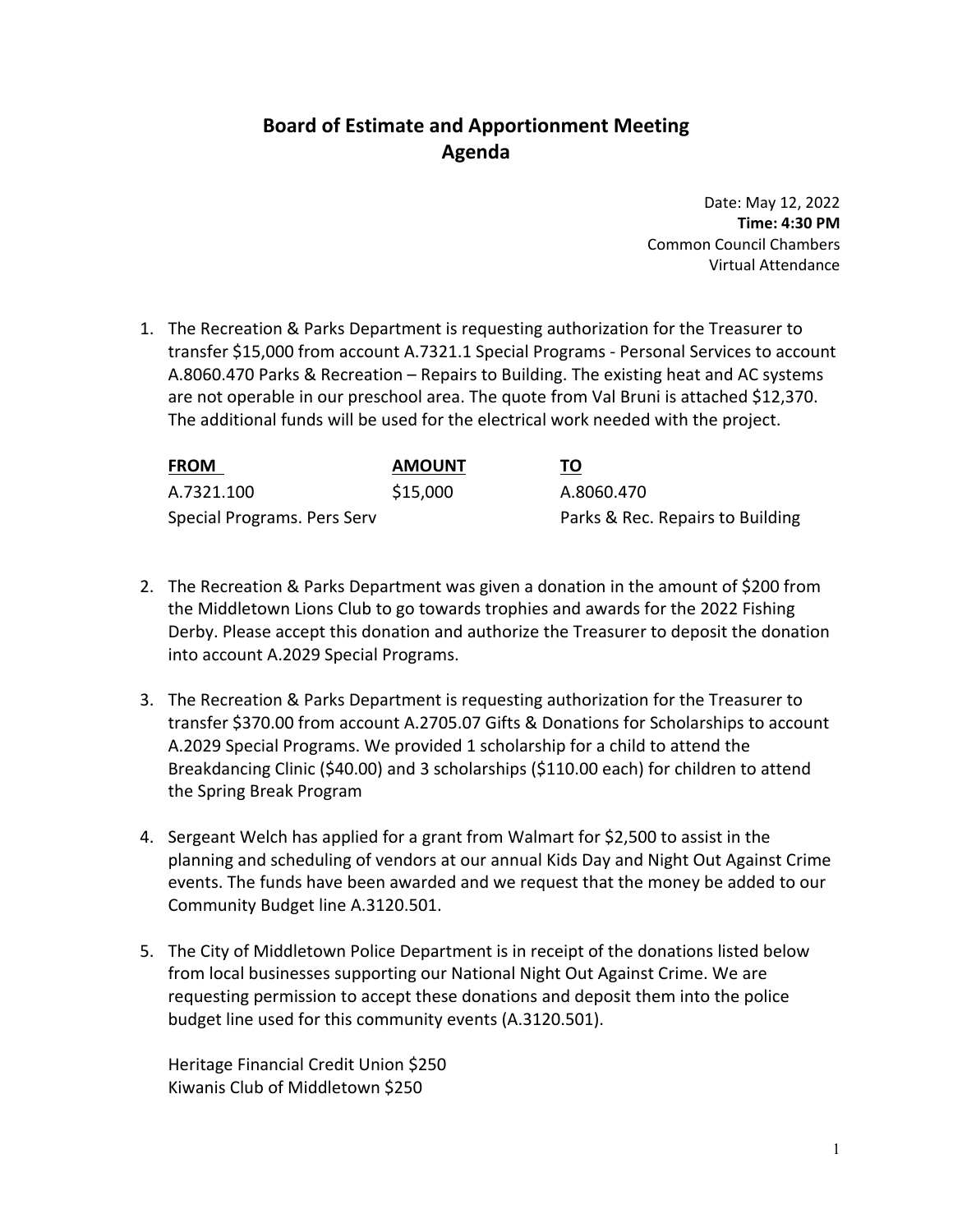Applebee‐McPhillips Funeral \$250 Middletown Professional Car Wash (operated by JW Car Wash Inc) \$300 NYCOMCO \$200

6. The City of Middletown Police Department would like to secure the County Fire Safety Trailer for the National Night Out Against Crime and the Kids Celebration events this summer.

Chief Ewanciw is requesting a resolution to allow the Mayor to sign both contracts regarding the proper use and insurance for the trailer during these events.

- 7. Julissa Sierra is requesting approval and for the Mayor to sign the Summer Youth Employment Worksite Agreement.
- 8. Jacob Tawil is requesting the transfer below as the City WWTP Screw Pumps Project included expenses that are not covered by the EFC funding of \$2,993,147. The city had \$600,000 city funding for this project that was reversed by the Finance Department. We are requesting that the said \$600,000 be properly transferred back temporarily into the project account from the available Sewer Fund balance. Funds will be replenished with Capital Borrowings in August. The City may choose to bond this funding at a later date.

| <b>FROM</b>        | <b>AMOUNT</b> | TO                      |
|--------------------|---------------|-------------------------|
|                    | \$600,000     | H.0965.900              |
| Sewer Fund Balance |               | <b>WWTP Screw Pumps</b> |

9. Jacob Tawil has reviewed the Street Material bids and respectfully requests awarding the lowest qualified bidder the following. (Copy of bid tabulation sheet is attached). Please note, that a recommendation of award is not based on the unit bid price alone, but also on the close proximity of the source to the City.

**Dick's Concrete Co., Inc., 1053 County Route 37, New Hampton, NY 10958:** Screened Gravel: Stockpile @ \$18.20/ton; Plant @ \$16.20/ton Crushed Stone: #3 Stockpile @ \$19.15/ton Run of Bank Gravel delivered to various locations @ \$16.70/cu. yd.

#### **Callanan Industries 93 Sullivan Rd, Monticello NY 12701:**

Screened & Washed Sand: Stockpile @ \$22.50/ton

#### **E. Tetz & Sons, Inc. /Tetz Asphalt 63 Cemetery Rd., Middletown, NY 10941:**

Screened & Washed Sand: Plant @ \$19.50/ton NYS Item 403.16 T.C. Type 6: F.O.B. @ \$72.00/ton NYS Item 403.18 T.C. Type 7: F.O.B. @ \$73.00/ton NYS Item 403.14 A.C.B.C. Type 4: F.O.B @ \$71.00/ton